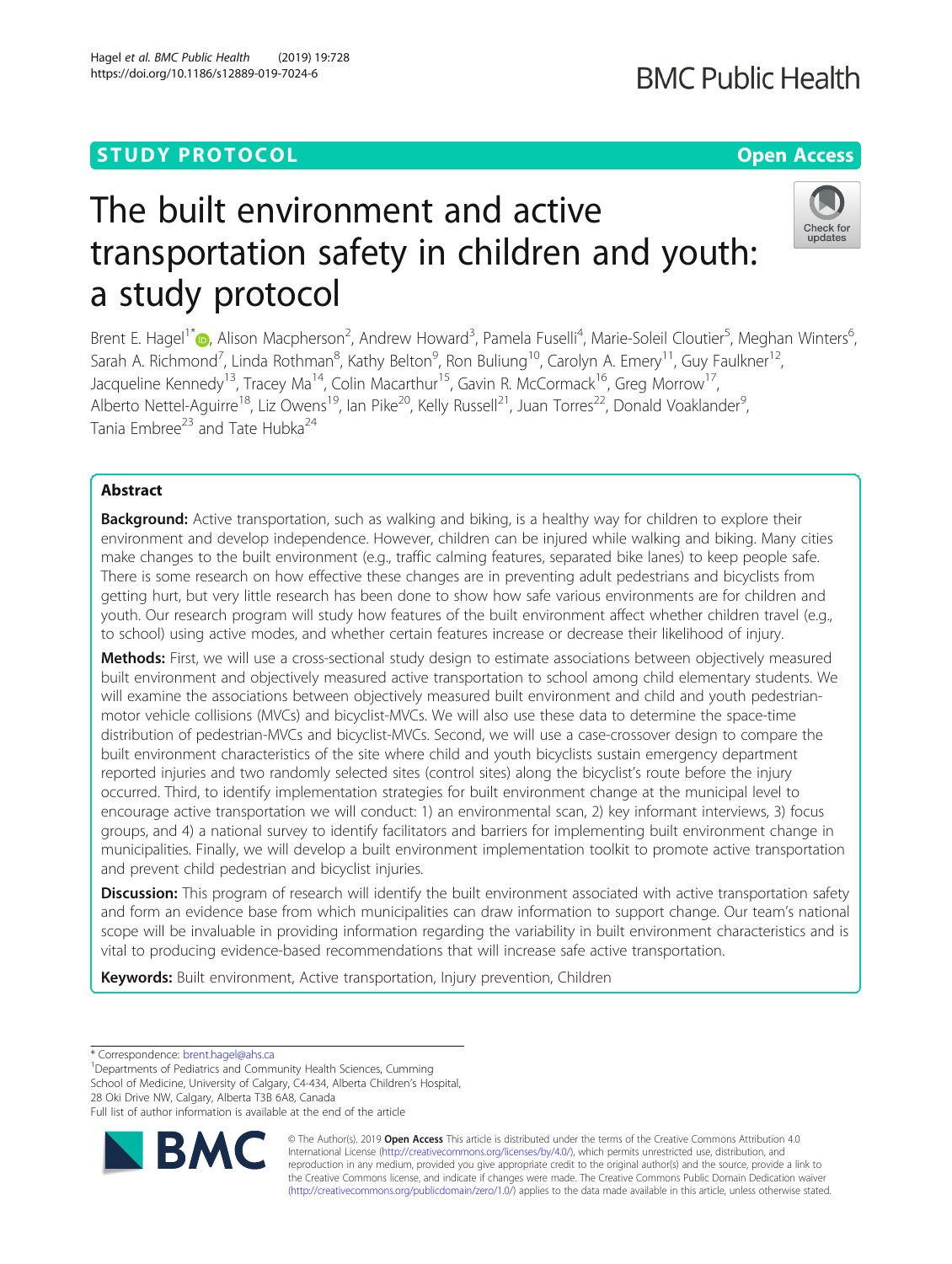# Background

The Convention on the Rights of the Child states that "…children have the right to the highest attainable level of health and the right to a safe environment, free from injury and violence" [[1](#page-11-0)]. Injuries are the most common cause of death and disability in children and youth and the majority of serious injuries are preventable [\[1](#page-11-0)]. Motor vehicle collisions (MVCs), including collisions with pedestrians and bicyclists, are the leading cause of paediatric injury and death. Andrew Howard, a leading Canadian surgeon, and injury prevention expert has argued that: "By giving priority to automotive over pedestrian transportation, we have allowed road traffic to become the leading cause of death among our children" [[2\]](#page-11-0). Until we start to address motor vehicle related pedestrian and bicycling injury via primary prevention strategies, such as modifying urban form (i.e., the built environment) to improve the support and safety of active transportation, these disturbing facts will not change. This research program focuses on the built environment and active transportation safety in children and youth. A built environment that promotes active transportation is necessary to meet both health goals (health promotion, injury prevention) and health equity goals (valuing children, reducing socioeconomic health and injury gradients).

Active transportation by children and youth increases their physical activity, which improves physical and mental health, maintenance of a healthy body weight, academic performance, motor skill development & physical literacy [[3](#page-11-0)] [\[4](#page-11-0)]. Furthermore, physical activity habits and attitudes formed in childhood and adolescence are usually carried into adulthood [\[3](#page-11-0)–[6](#page-11-0)]. However, only a third of Canadian children walk or bike to school, and longitudinal analyses indicate that the likelihood of using active transportation to school increases until age 10 and then decreases [[7\]](#page-11-0). While it may not be possible for all children to walk to school, many Canadian parents who drive their children would allow them to use active transportation if traffic danger were reduced [\[8\]](#page-11-0). In particular, high perceived traffic danger on the school route lowers the odds of frequent walking by 47% [[9\]](#page-11-0). As parents control the choices of school travel mode for children, it is essential to consider both actual and perceived collision risk in relation to the built environment. The analysis of these perceptions, both in children and their parents, leads to a better understanding of school travel choices. Active transportation rates are unlikely to improve without action to reduce traffic related injury risk.

Pedestrian and bicycling injuries are among the leading causes of death and hospitalization for Canadian children and youth [\[10\]](#page-11-0). Every year in Canada, 30 child pedestrians and 20 child bicyclists are killed and an additional 2400 child pedestrians and 1800 child bicyclists are injured [\[11](#page-11-0), [12](#page-11-0)]. Based on 2010 data, child and youth pedestrian and bicycling injuries cost Canadians an estimated \$266 million annually (T. Walji. Parachute, email communication, Dec. 22nd, 2015). Disability related to pedestrian and bicyclist-MVC is higher than that of other injury mechanisms (e.g., sports related injuries) six months post injury [[13\]](#page-11-0). Research has shown a 4-fold increase in severe bicycling injury risk in children and youth with MV involvement [[14\]](#page-11-0). Child specific studies are needed, as previous work shows that the location of child pedestrian injuries differs from other ages [\[15\]](#page-11-0).

Many municipalities implement traffic calming strategies and broader infrastructure and built environment approaches, with the hope of shaping active transportation behaviours and road safety  $[16–18]$  $[16–18]$  $[16–18]$  $[16–18]$  $[16–18]$ . Modifying the built environment to promote active transportation can be costly and spark considerable debate at the municipal level. In fact, very little is known about the real efficacy of built environment interventions at promoting active transportation or preventing active transportation injuries [\[19\]](#page-11-0). In addition, children (who are still developing physically and cognitively) may have very different traffic infrastructure needs, compared with adults, due to different activity patterns, schedules and destinations. Built environment risk factors for active transportation injuries will also vary by age [[15\]](#page-11-0). Parachute, Canada's national injury prevention organization, maintains that children under age 10 are not physically and cognitively ready to bicycle on the road with motor vehicle traffic [[20\]](#page-11-0) and research supports this recommendation [\[14](#page-11-0)]. Child and youth pedestrians face similar challenges. Evaluation of initiatives to increase child and youth active transportation have generally focused on active transportation outcomes, such as participation rates, with little consideration of safety outcomes.

A systematic literature review indicated that bicyclespecific infrastructure (e.g., bike lanes and bike paths) have lower injury and crash risk, while multilane roundabouts without bike lanes, sidewalks, multi-use trails and major roads have higher risk [\[21](#page-11-0)]. Despite these important findings, unclear definitions and groupings of infrastructure types make it difficult to interpret injury and crash risk of specific infrastructure features. In addition, the range of infrastructure types studied to date is small compared with the range of existing roadway configurations [[21](#page-11-0)]. Previous bicycling injury research has not adequately measured exposure to risk or controlled for potential confounders [[21](#page-11-0)]. Recent emergency department (ED) based all-ages bicyclist injury research addressed many of these concerns and found significant associations between injury risk and certain infrastructure types (e.g., major streets with parked cars, construction, path obstructions, downhill grades, intersections) [[22](#page-11-0)–[24](#page-11-0)]. These approaches require focused application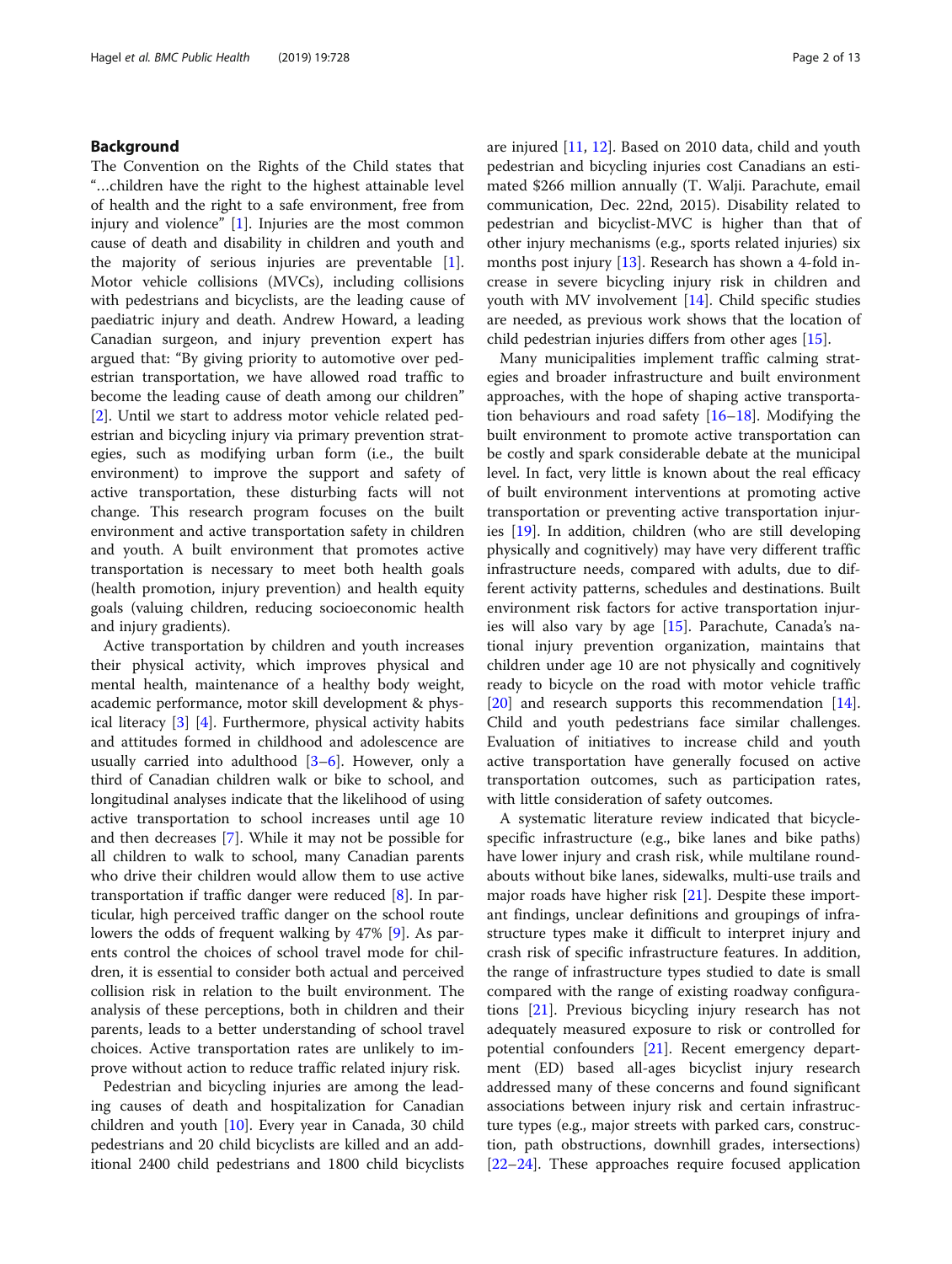on child and youth bicyclists given their physical and cognitive differences from adults.

The effectiveness of traffic design interventions has often been examined for adult pedestrians [[25,](#page-11-0) [26\]](#page-11-0), but little is known about children and youth. Recent work found age-related differences in the geography of pedestrian-MVCs specifically related to Toronto's urban versus inner suburban neighbourhoods, suggesting that urban form and built environment risk factors vary with age [\[15\]](#page-11-0). A systematic literature review examining the built environment features associated with safe walking in children found that the majority of traffic design interventions had inconsistent associations with either walking or injury, potentially due to diverse outcomes and built environment measurement [\[27\]](#page-12-0). In addition, the majority of studies included in that systematic review were cross-sectional.It is recommended that future research include objective measurements, such as observational counts for walking, and geographic information systems data-based built environment measures. Further, as randomised trials are difficult to implement for traffic interventions, the authors recommended case-control, case-crossover, and quasi-experimental designs with spatial analysis methods. We have studied built environment features associated with child pedestrian-MVCs and walking to school in Toronto and Montreal using environmental audits with cross-sectional [\[28](#page-12-0)–[31](#page-12-0)] and pre-post installation quasi-experimental designs [[32](#page-12-0)]. Across these studies, several urban design features (e.g., population density, traffic calming, school crossing guards, one-way streets) have been consistently associated with rates of child pedestrian injuries.

The urban built environment can confer health and health equity benefits (through promoting active

transportation) and is an important association of traffic injury, the leading cause of child death. Children differ from adults in both active transportation behaviour and traffic injury risk. The substantial gap in child-specific knowledge can be addressed by this team of researchers and community partners, who build upon their own proven innovative methods. Therefore, the purpose of this research program is to determine how the built environment influences child and youth active transportation and their risk of active transportation injury across different Canadian urban settings.

#### Research program objectives

Figure 1illustrates the conceptual linkages between our objectives.

Objective 1 To examine associations between the built environment and child active transportation to school within and across multiple large Canadian centres

Objective 2 To examine associations between the built environment and child and youth active transportation injuries in multiple large Canadian centres

Project 2A: To estimate the associations between the objectively measured built environment and child pedestrian-MVCs and bicyclist-MVCs near schools. Project 2B: To analyse the space-time distribution of pedestrian-MVCs and bicyclist-MVCs to understand the geography of child and youth injury events and risk factors.

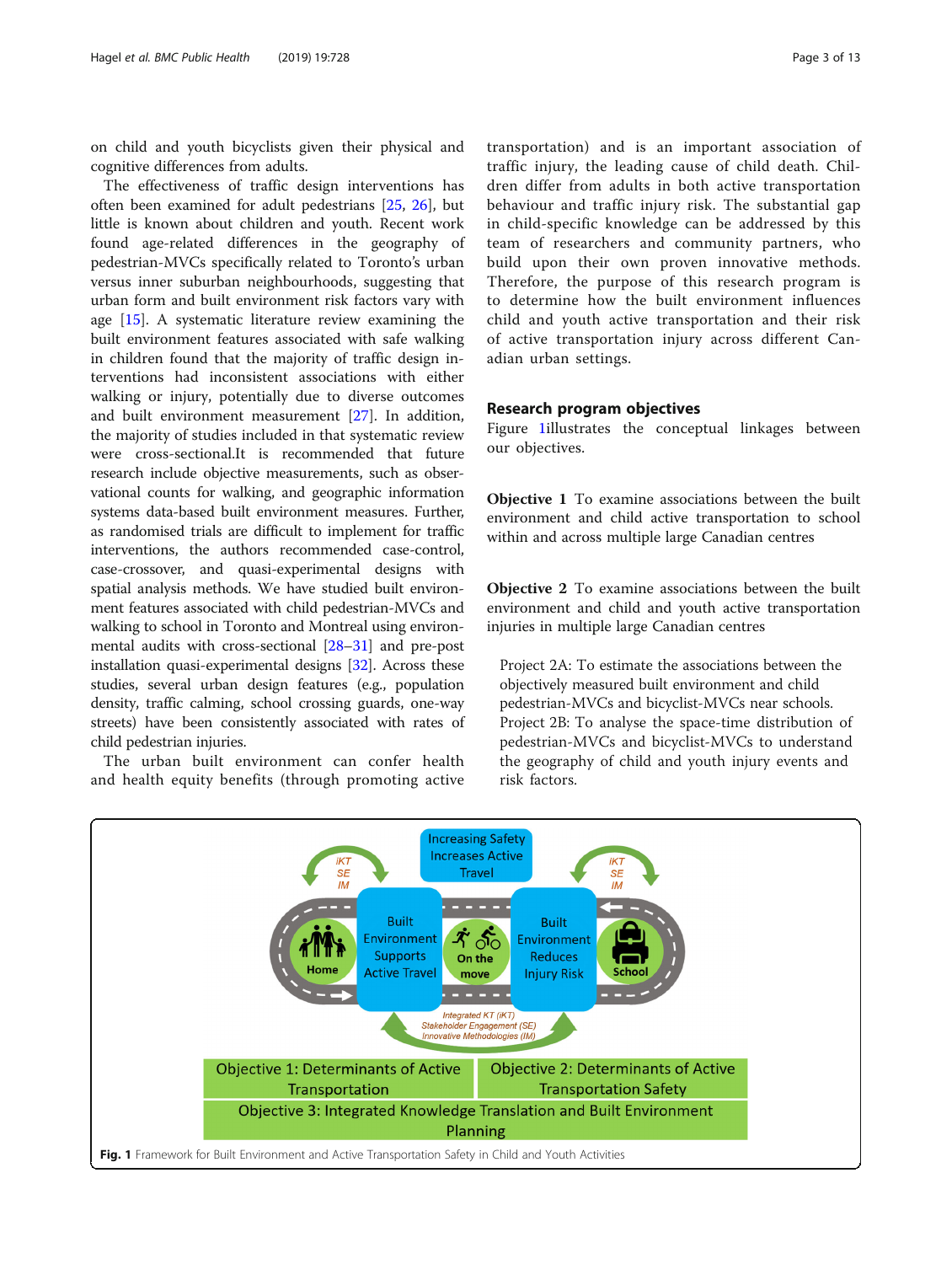Project 2C: To estimate the effect of built environment traffic features on pedestrian-MVCs and bicyclist-

MVCs using a quasi-experimental design.

Project 2D: To estimate the associations between the built environment and child and youth bicyclist-injuries using a case-crossover design.

Objective 3 To identify implementation strategies for built environment change at the municipal level to encourage active transportation.

Project 3A: To identify the facilitators and barriers for implementing built environment change at the municipal level.

Project 3B: To develop a built environment implementation toolkit, adapted for different municipalities, in order to promote active transportation and/or prevent child pedestrian and bicycling injuries.

## Methods/Design

Objective 1 To examine associations between the built environment and child active transportation to school within and across multiple large Canadian centres

#### Study design

A cross-sectional design will be used that will include primary data collection of active transportation around schools and data from secondary sources related to the built environment, social and individual factors.

#### Location and participants

A sample of 125 elementary schools (depending on the number of eligible schools in the jurisdiction) will be chosen in four urban regions (Montreal, Toronto, Calgary, Vancouver). Regular program elementary schools (typically Kindergarten-Grade 8) will be included. Schools with older grades will be excluded as older students have very different school transportation patterns, in part due to developmental skills and larger attendance boundaries for middle and high schools. Schools focused on special programs such as arts-based curricula, French immersion, and special needs will be excluded as their students travel further and may be more likely to be driven. Eligible schools will be stratified by Walk Score® (related to population density and urban form) and socioeconomic status (SES; After Tax-Low Income Cutoff [AT-LICO]) in order to represent several urban and suburban built environment types and to enable some exploration of active transportation and SES [\[31,](#page-12-0) [33](#page-12-0)]. Local knowledge users may participate in selecting municipalities and schools. Across each selected SES/built environment stratum, the list of schools will be randomly ordered, and schools will be

observed in the order of randomization until the maximum sample in each municipality is met.

#### Recruitment

Schools will be recruited for participation as per specific school district policies.

#### Data collection

Direct observations of active transportation to school will be conducted, as per published methods [[28](#page-12-0), [29,](#page-12-0) [34](#page-12-0)–[36](#page-12-0)]. Two trained observers will count children's travel mode (e.g., walking, bicycle, scooter, vehicle) to school, complete a site survey, and detail built environment features on road segments near the school. Vehicle speed and volume will be measured using municipal speed tubes. The site survey will include presence of designated drop-off areas and presence of dangerous driving and pedestrian/bicyclist behaviours using a checklist we have used previously [[37](#page-12-0)]. We found high test-retest reliability of these count observations in Toronto (Pearson's  $r = .96$ ) [[29](#page-12-0)]. Some covariates will come from the site survey whereas others will be extracted from a spatial database compiling built environment metrics at the school-level using different network distance buffers (e.g., between 500 m and 1.6 km, the most frequent distances in the literature and representing a credible range of child walking distances). Using different buffer distances addresses the modifiable areal unit problem [\[38](#page-12-0)–[40](#page-12-0)]. The problem reflects how scale and zoning affects the measurement of the built environment. For example, using a smaller distance buffer may produce unstable results, whereas a larger distance buffer may increase the correlation of different built environment variables (scale effect). A zoning effect exists when different buffer sizes produces dissimilar results [\[38\]](#page-12-0). Conducting a sensitivity analysis using different buffer sizes will help inform the accuracy and stability of our results. Metrics to populate objectively measured built environment predictors (3D's- density, diversity, design) will be calculated from the spatial databases. Each predictor will be assessed within street network based distance buffers around schools:

#### **Density**

Population density, housing density.

#### Diversity (urban built environment)

Land use diversity index (entropy), park area (% of the total land), date of housing construction, number of recreational facilities.

# Design

1) Road infrastructure: road length, proportion of each road type per zone (arterial, local streets), one-way streets, sidewalks, separated paths, intersection, roundabouts, traffic circles, dead-ends/cul-de-sacs, transit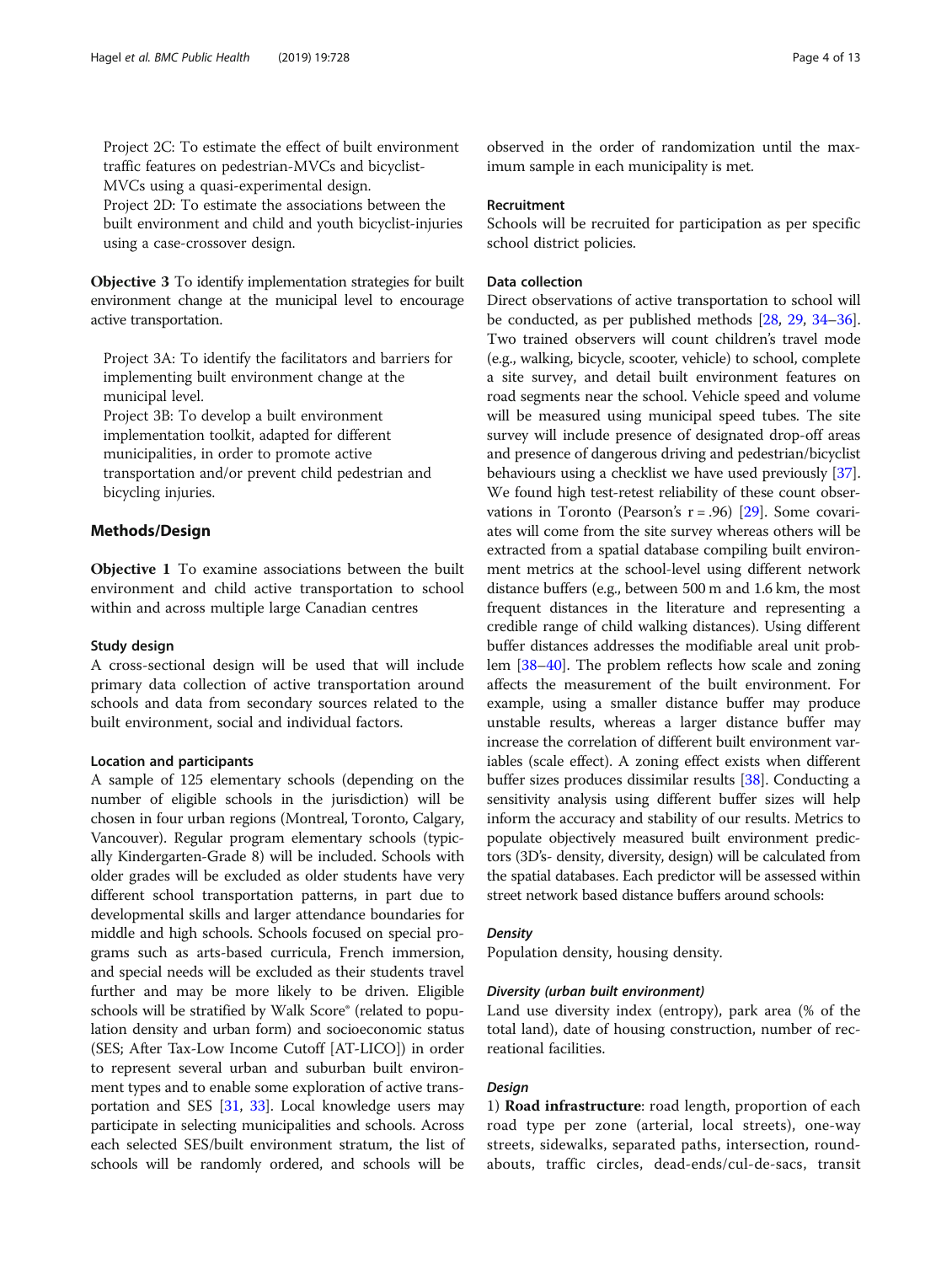types, transit stops; 2) Traffic features: traffic calming devices (e.g. speed bump, corner radius, chokers, diverters), traffic lights and other signage (stops, yield) density, crosswalks, countdown timers; 3) Socio-demographic context: deprivation index and proportion of low-income families, immigrant population, linguistic composition; 4) School context: school population, number bussed per school, presence of any active transportation to school program, distance allowance to walk to school (dichotomous), presence of school crossing guards, number of other schools within buffer (i.e. private, catholic), date of school construction, school drop off zone (on or off street), vehicle speed, driving behaviours, pedestrian/bicyclist behaviours.

#### Data analysis

The primary outcome variable is the observed proportion of students arriving at school via active transportation. Direct observations of active transportation to school will be used to generate a numerator (students observed walking, bicycling, and other active transportation). The denominator is total observed non-school bus student arrivals (walking, bicycling, arriving by vehicle, and other). Children arriving by school bus will be excluded as they typically live further than walking distance. With the school as the unit of analysis, active transportation proportions will be modeled with built environment predictors using multivariable regression [[41\]](#page-12-0). Sensitivity analysis will use different street network buffer distances. Categorical variables will be included in the model representing each of the sites (municipalities) to enable inter-jurisdictional comparisons. Separate models will also be estimated for each municipality.

#### Sample size

The target sample size is 125 schools per municipality. Walking rates by school varied from 28 to 98% with a mean of 67% in our previous studies [\[29\]](#page-12-0). Using walking rates as an outcome and using built environment predictors we have measured before, only 50 schools per municipality are required to achieve 95% power at a .05 significance level [[42\]](#page-12-0). We target a larger sample required for an injury model.

# Anticipated concerns

We will keep track of characteristics of non-participating schools. However, our experience to date has been positive with schools keen to participate and the number of nonparticipant schools has been very low (0/24 schools in Vancouver and  $8/126 = 6\%$  in Toronto) [[29](#page-12-0), [34\]](#page-12-0).

Objective 2 To examine associations between the built environment and child and youth active transportation injuries in multiple large Canadian centres

Project 2A To estimate the associations between objectively measured built environment and child pedestrian-MVCs and bicyclist-MVCs near schools

#### Study design/location/participants/recruitment

This project has the same study design, locations, and participating schools as Objective 1, with the outcome variables being injury-related. Regression models will use the same predictors, with the addition of a variable for observed active transportation to school, estimated from Objective 1.

#### Data collection

Collisions involving child pedestrians and bicyclists, ages 4–12, will be extracted from the most recent ten years available of police reported child pedestrianmotorvehicle collisions (MVCs) and bicyclist-MVCs in each municipality. Our partners in each municipality will facilitate the access to these datasets. The file will include the geographical coordinates of the collision, which will be mapped onto school buffers. Collision rates will be estimated using census populations within school buffers. Using 10 years of collision data together generates stable, interpretable child pedestrian collision rates as demonstrated in our published work from Toronto [\[28](#page-12-0)].

#### Data analysis

As in Objective 1, the association between child pedestrian-MVCs and bicycle-MVCs and potential built environment predictors will be assessed using multivariable Poisson regression analysis. Alternative modelling (e.g. negative binomial, zero inflated Poisson) will be applied if over-dispersion of the response variable exists. The proportion of children using active transportation to school will be included as a predictor variable to account for exposure. Municipality will be included in the model as a covariate and confounding and effect modification of the other predictors, by municipality, will be evaluated using standard techniques.

#### Sample size

Our Toronto work showed an average baseline collision rate of 7.4/10,000 children per year in a sample of 118 elementary schools [[28](#page-12-0)]. Based on this work, traffic calming density had an important association with collision rates with a rate ratio of 1.31 (1.06–1.63) and can be considered an example covariate of interest on which to base our sample size calculations. Traffic calming density had a Poisson distribution and a lambda of 0.44. Therefore, a sample of between 120 and 140 would be required to achieve 95% power at a 0.05 significance level [[43\]](#page-12-0). The existing standard is that there be at least 10 cases for each parameter estimated in a regression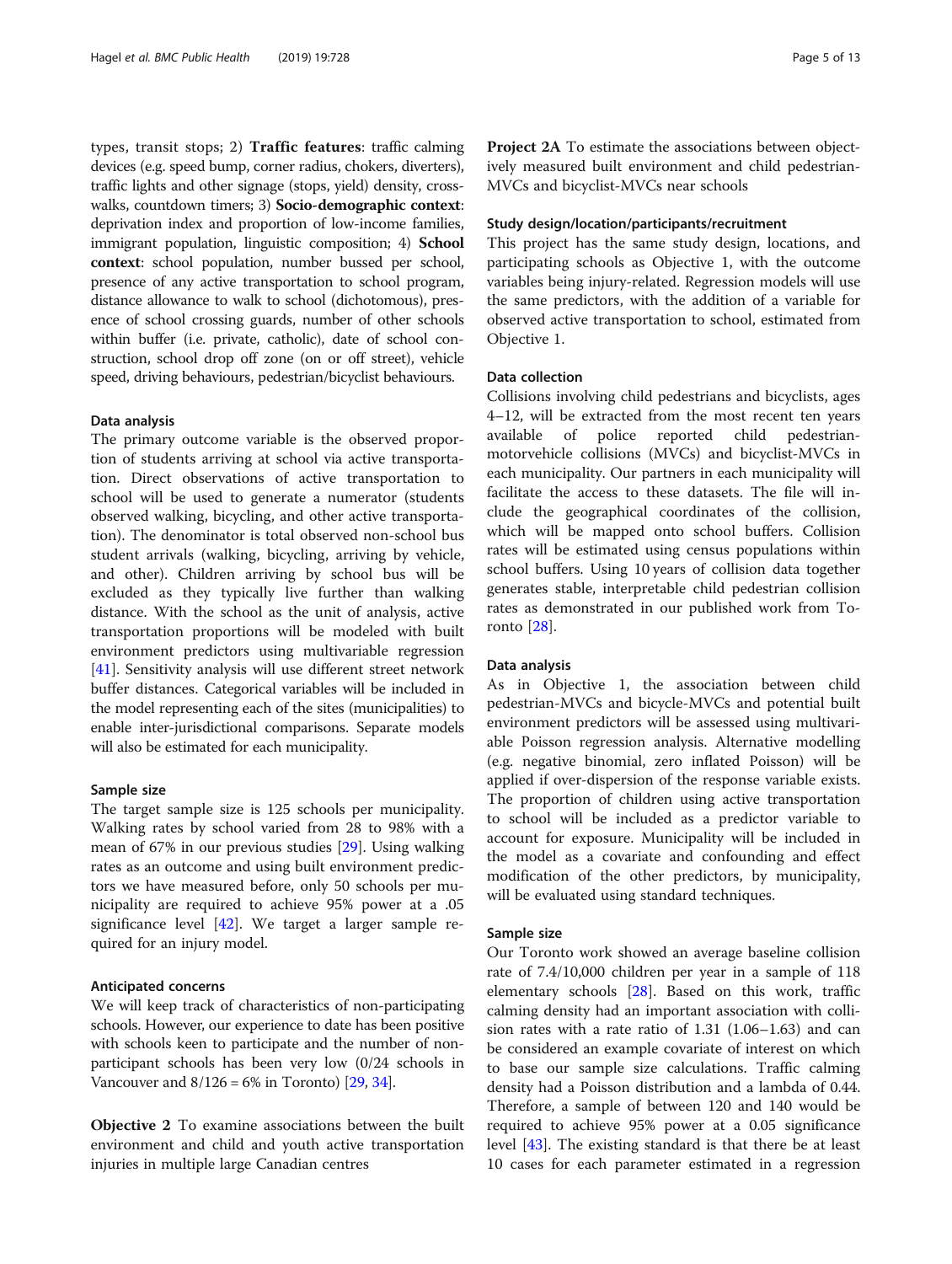model. Our previous model from Toronto had 7 covariates, necessitating at least 70 participant schools. Therefore, by collecting data at up to 125 schools in each of the municipalities, we have sufficient power to detect important rate ratios and the opportunity to compare built environment covariates across geographic locations [[42](#page-12-0)].

#### Anticipated concerns

It is possible that policies used by police attending incidents vary between cities. To address this concern, we will do a sub-analysis of collisions classified as serious or fatal. Research suggests more accurate reporting of serious and fatal injury by police [\[44](#page-12-0)–[46\]](#page-12-0). It is also possible that we will not have the collision data from the same time period for each municipality. We will deal with this by basing models on the most recent years when data are available from all municipalities.

Project 2B To analyse the space-time distribution of pedestrian-MVCs and bicyclist-MVCs to understand the complex geography of child and youth injury events and risk factors

#### Study design/location/participants/recruitment

Spatial density and space-time clustering analyses will take place to assess the dispersion, concentration and localisation in space and time of all child and youth pedestrian-MVCs or bicyclist-MVCs in the four municipalities in Project 2A.

# Data collection

As in Project 2A, we will use the most recent 10-year period of available police-reported traffic collision data. This project will be conducted municipality-wide, not focussed specifically on school zones as in Project 2A.

#### Data analysis

Spatial density analyses (area and road network) will be based on three different outcomes: 1) Counts of collisions per census dissemination area by municipality; 2) Counts of collisions per intersection; 3) Counts of collisions per road segment length. Kernel density (area) and network kernel density (road segment) analysis will be used [\[47](#page-12-0)–[50](#page-12-0)]. Local Indicators of Spatial Association and Moran's I will be used to identify hot spots by dissemination area at the municipal and national level [\[51](#page-12-0)]. These results will pinpoint potential hot spots of pedestrian-MVCs or bicyclist-MVCs within and between municipalities across Canada and will examine built environment variables within those hot spots. Space-time clustering analysis will be based on two outcomes: 1) Counts of collisions per dissemination area per month by municipality with child population within the dissemination areas considered as the population at risk; 2)

Counts of collisions per school zone, with the population at risk being active transportation counts (from Objective 1). Results will be mapped and analysed statistically.

#### Anticipated concerns

There is the potential that too few crashes will lead to non-significant results in the spatial cluster analysis since the method is pointing at spatial over-representation. This is, however, less likely to be an issue as we are using ten years of historical collision data from 4 cities and we had sufficient power to detect modest associations in our previous work (Toronto) [[28](#page-12-0)].

Project 2C To estimate the effect of built environment traffic features on pedestrian-MVCs and bicyclist-MVCs using a quasi-experimental design

#### Study design

A quasi-experimental design will be used that will include the analysis of collision rates, pre and post traffic feature implementation.

#### Location and participants

We will identify the location of newly installed (i.e., within the past ten years) traffic features in four municipalities (Montreal, Toronto, Calgary, Vancouver). Only traffic features with known implementation dates will be included in the study.

#### Data collection

We will use the most recent 10-year period of policereported traffic collision data. This project will be conducted municipality-wide, not focussed specifically on school zones as in Project 2A. Police reports of pedestrian-MVCs and bicycle-MVCs include the geographical coordinates of the collision, which will be mapped for the four municipalities. Collisions will be assigned to a feature either within a 30 m buffer-zone for point features (e.g. traffic lights) [[32,](#page-12-0) [52](#page-12-0)–[54\]](#page-12-0) or within a 25 m buffer zone if along a roadway segment (e.g. traffic calming) [\[55](#page-12-0)–[57\]](#page-12-0). As in other projects, potential built environment predictors will be extracted from the spatial database as described in Objective 1. The potential traffic features include (but are not limited to): 1) Traffic calming (including speed humps, chicanes, pinch points, etc.); 2) Changes in speed limits; 3) Curb extensions; 4) Traffic lights; 5) Stop signs; 6) One-way streets; 7) Level 2, uncontrolled pedestrian crossovers in residential areas; 8) Crossing guards; 9) Dead end roads; 10) Cycle lanes and cycle tracks. Location and installation dates for these built environment features will be obtained from municipality transportation departments where possible.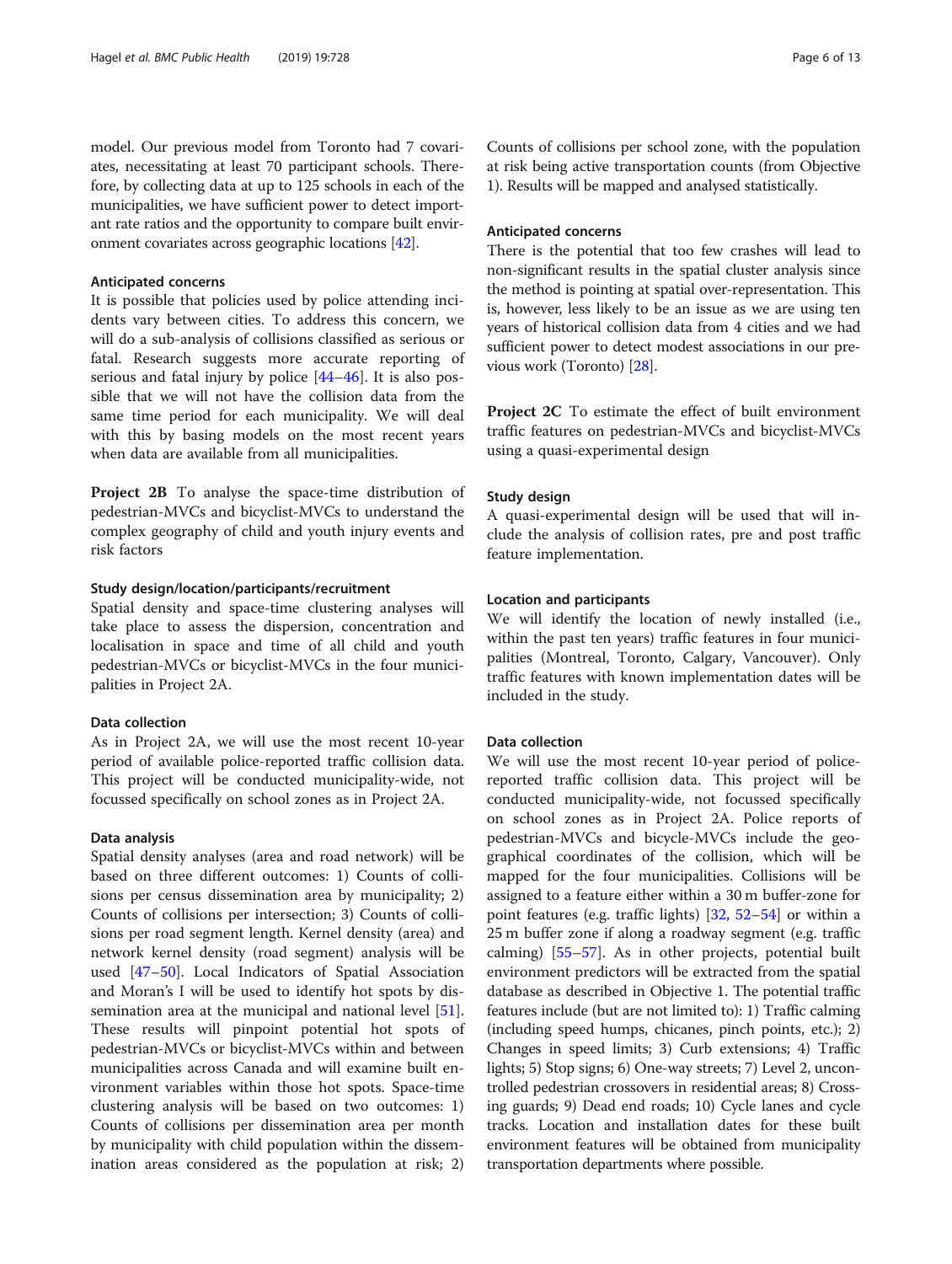#### Data analysis

The analysis will start with descriptive statistics of each feature and pedestrian injury rates in each municipality (Vancouver, Calgary, Toronto, Montreal). We will model collision frequency pre/post installation of each built environment feature, in each municipality, stratified on active transportation mode (pedestrian/bicyclist). The outcome will be the collision rate per feature/month (time as the offset variable). A repeated measures Poisson regression (where the feature's site acts as its own control) will be used to model rates of pedestrian-MVCs and bicyclist-MVCs pre and post installation of the feature, controlling for feature covariates. The preinstallation period without the feature will be designated as the reference value. For features that are implemented/installed along a length of roadway (e.g., speed limits, traffic calming) we will measure collision rates using incidence density/roadway meter/month. This rate will reflect the number of collisions per meter of roadway that had the feature. For those variables that are implemented/installed at a specific point (e.g. crossing guards, crosswalks) collision rates will be measured using incidence density/traffic feature/month.

#### Spatial analysis

This description and inference involves spatial point pattern analyses. There are two levels of analysis to consider: 1) The broad pattern of events across each study area–a consideration of first order effects (variation in the mean of a spatial process); and 2) The extent to which the events cluster or interact with one another, and around specific objects located in the built environment (second order effects). In this study, analysis of second order effects will focus on the clustering of events around each site pre and post installation. For example, a speed hump may displace vehicle flow to neighbouring streets and conversely a bicycle lane may draw bicycle flow from neighbouring streets. In either case, an area analysis is required to fully understand safety consequences both at and around the feature.

#### Inter-municipality comparisons

After examining the effects of each feature within each municipality, we will conduct a similar analysis across all cities, using a categorical variable representing each municipality as one of the covariates. This will allow us to estimate the effect of the feature in different settings, and to assess which features are most effective in which context.

#### Anticipated concerns

It can be difficult to obtain implementation/installation dates for some traffic features  $[32]$  $[32]$ . We will focus on traffic features that we are able to obtain sufficient numbers with installation dates. Details of sample size and time pre and post installation will differ for each traffic feature and for each municipality; however, the feasibility of this analysis is supported by our published results from using this approach to estimate the effectiveness of pedestrian countdown signals [[52\]](#page-12-0), speed humps [[55](#page-12-0)], school crossing guards [[32](#page-12-0)], cycle lanes [\[56](#page-12-0)], and a streetcar right-of-way, in Toronto [\[57](#page-12-0)].

Project 2D To estimate the associations between the built environment and child and youth bicyclist-injuries using a case-crossover design

#### Study design

We will use a case-crossover design to compare the built environment characteristics of the site where the injury event occurred (injury site) to those at two randomly selected sites (control sites) along the bicyclist's route before the injury occurred. Our approach uses the design of a study of infrastructure and bicycling injury risk in adults [[24\]](#page-11-0). It overcomes methodological limitations of previous bicycling injury research by controlling for important confounding by personal, weather, and daylight characteristics by using injured bicyclists on a single trip as their own controls, and addressing exposure to injury risk by comparing injury sites to control sites on the route bicycled on the injury trip.

#### Location and participants

The study will be conducted in three municipalities, providing a wide range of infrastructure, geography, and population. Participants will be children and youth (5– 17 years old) injured while bicycling and seen at the Emergency Departments (EDs) of the main children's hospitals in the cities (BC Children's Hospital-Vancouver; Alberta Children's Hospital-Calgary; Hospital for Sick Children-Toronto).

#### Recruitment

We have an ED physician research team collaborator at each site. These site-investigators are members of Pediatric Emergency Research Canada; a network of clinicians performing multi-centre research projects. A research assistant will be at each site to work with the physician research team to plan and execute study recruitment that aligns with the local situation. A member of the healthcare team or ED research team will provide eligible participants with a study consent to contact/consent form. Study personnel will collect these forms regularly. If time permits and written consent is given by the bicyclist/parent, data collection may occur in the ED. Based on our previous ED research [[14\]](#page-11-0), we anticipate that most interviews will occur after the bicyclist is discharged, in which case an in-person interview will be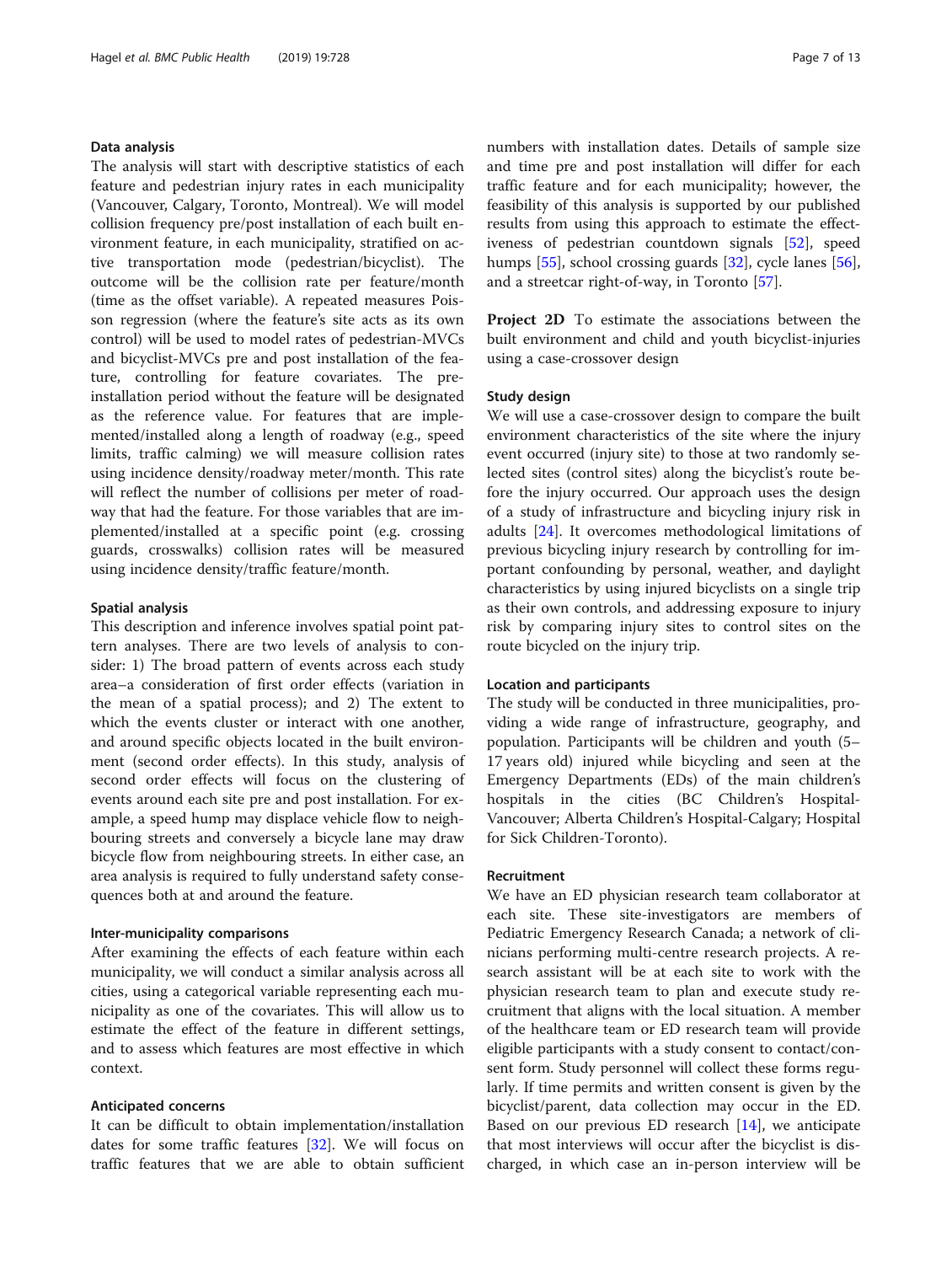arranged at the bicyclist's home, hospital, or other convenient location. A written study assent form (for children) and/or consent form (for parents or older children/youth) will be completed before the interview. If an in-person interview cannot be arranged, a telephone interview along with verbal consent may be conducted. We will make a maximum of six call and five email attempts to contact injured bicyclists/parents at different times and on different days consistent with our previous research [[14\]](#page-11-0). Obtaining some information by phone will reduce the likelihood of selection bias resulting from excluding bicyclists not interviewed in person. We have collected and mapped routes over the phone in previous work [\[58](#page-12-0)].

Given the focus on bicycling for transportation and the built environment, we will exclude (based on the Teschke et al. [\[24\]](#page-11-0) study) those: 1) Who live or were injured outside of the participating cities; 2) With no known address or phone number; 3) Fatally injured; 4) Unable to communicate due to injury and lack of parental knowledge about route/crash details; 5) Who do not, and parents do not, speak English; 6) Injured on private property, 7) Injured while trick riding, mountain biking, racing, or riding in a mass bicycling event; 8) Who were riding a motorized bike, unicycle, tricycle, or tandem bike; and 9) Who had previously participated in the study. We will also exclude those who were not contacted and recruited within 3 months of the injury to decrease the likelihood of recall bias. We will keep a detailed account of the reasons for exclusion. We will not exclude those unable to remember all injury trip details, but will obtain as much information as we can about their personal and trip characteristics to assess the magnitude of any potential bias and to use in a sensitivity analysis whereby missing data are imputed.

#### Data collection

# Interview and site selection

We will train a research assistant to conduct the interview using a semi-structured questionnaire to map the route of the injured bicyclist on the injury trip, including any trip continuation after the injury event. Detailed paper maps (including streets and off-street paths) will be used to identify the trip route and injury site. Using a digital map wheel, we will estimate the trip distance and multiply it by two randomly generated proportions to select two control sites along the route. The second of these points will be moved either forward or backward along the route (depending on participants study specific identification number) to match the intersection/nonintersection status of the injury site. We will ask questions on the circumstances of the injury event and characteristics of the injury and control sites on the trip such as street surface conditions, light conditions, presence of construction, and estimated speed. We will also collect data on personal characteristics (age, sex, bicycling experience etc.) and trip characteristics (type of bicycle, clothing colour, weather, time of day) for secondary analyses; the casecrossoverapproach inherently controls for these factors.

We will use the interview procedures and data collection forms that Teschke et al. used with adult bicyclists [[24](#page-11-0)]. Our collaborators with expertise in child and youth injury prevention will modify the interview questions to ensure they were suitable for children and youth. The questionnaire and modifications were pilot tested with additional revisions made prior to initiation of the project.

Given that some children and youth will have mild to severe brain injuries, and that some information may come from very young children, the interviewer will record the source of the interview (child, parent, other proxy respondent, etc.) and rate their confidence in the quality of the interviewee's description and recall of the bicycling route and site characteristics. We will conduct sensitivity analyses based on the interviewer's trust in the information quality.

#### Site observations

A trained research assistant blinded to injury/control site status will visit the injury and control sites to conduct structured site observations using a site observation form. Additional research assistants will be available in each municipality in the summer (May–August: high volume for paediatric ED bicycle injuries). Observations will be made as close as possible to the time of the injury event (i.e., season, time of day, weekday versus weekend) . The information captured will vary according to route type (roadway, off-road, intersection, etc.). For example, off-road site details include type of path (e.g., pedestrian only, multi-use), surface characteristics (e.g., asphalt, grass), one- or two-way traffic, posted bicycle speed limits, etc.; on-road site details include one or two-way motor vehicle traffic, parking, etc. Intersection details include traffic control devices, intersection features, etc. In addition, we will capture general site details such as slope (Clinometer with Percent and Degree Scales), route visibility (measuring wheel), and the average speed of up to 5 motor vehicles (velocity speed gun). The site observation form will restrict most observations to directly at the site (within 5 m), but some items refer to nearby areas (e.g., features present on the road (within 50 m). The site observation approach has undergone extensive reliability testing with site feature Kappa values of 0.73 to 1.0 [[24\]](#page-11-0).

# Data analysis

Route types will be classified into categories consistent with Teschke et al. [[24\]](#page-11-0) We will compare personal characteristics by age group: child (< 13 years old) and youth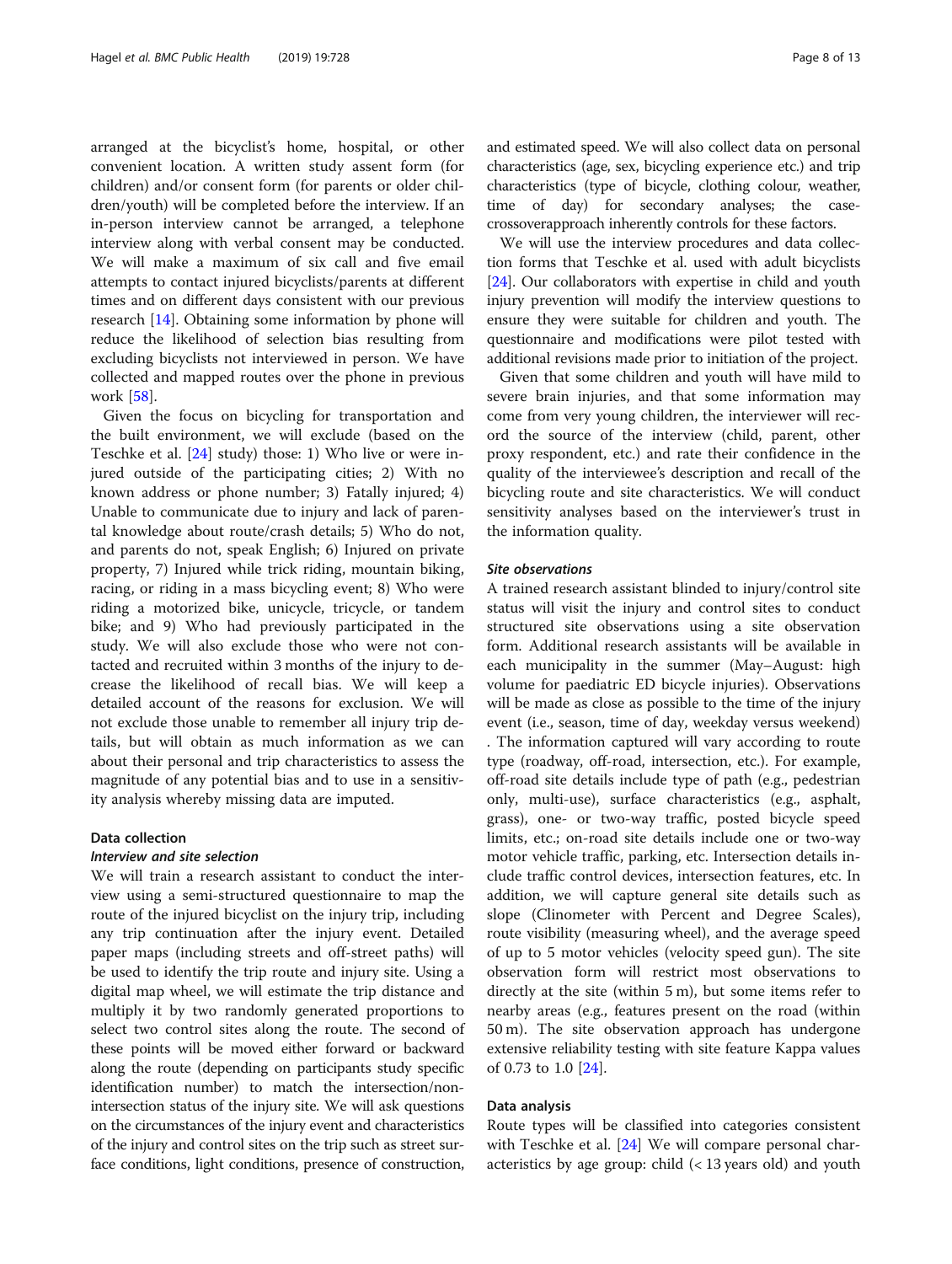(13–17 years old) consistent with age categories used in our prior bicycling injury research [\[14,](#page-11-0) [59\]](#page-12-0). We will compare the characteristics of the injury and control sites accounting for the fact that we have matched data (i.e., the same subject contributes the injury and control sites along a given route)  $[60]$  $[60]$ . We will use conditional logistic regression analysis to examine the route characteristics related to bicycling injuries. We will add no more independent variables than 10% of the number of discordant pairs (case site location characteristics different than control site location characteristics) [\[61](#page-12-0)]. We have used this analytic approach in our previous work [[62\]](#page-12-0). Multiple imputation analysis will be used to assess the influence of missing data on effect estimates [\[63](#page-12-0)].

#### Sample size

Based on our prior work [[14](#page-11-0), [64,](#page-12-0) [65](#page-12-0)] approximately 49% of bicyclists will meet eligibility criteria (injured in an urban location) and will agree to participate. Public Health Agency of Canada injury surveillance data [[66](#page-12-0)] for 2013 indicated there were 1139 child and youth bicycling injuries at the study EDs (Email Communication, Steve McFaull, Injury Section, Public Health Agency of Canada, June 29, 2016). This number would result in approximately 837  $(1139*49% = 558 * 1.5 \text{ years})$  eligible injuries from May, 2017-October, 2018. With a sample of 837 injury and matched control sites for each individual, we will be able to detect odds ratios as low as 1.5 with 80% power (0.05 significance level) for a control site exposure prevalence ranging from 10% through 70% [[67\]](#page-12-0). Of note, in the study by Teschke et al.  $[24]$  $[24]$ , the prevalence of various infrastructure types ranged from 1% (major street with parked cars, shared lane) to 33.5% (downhill grade).

#### Anticipated concerns

Child/youth ability to remember route information may vary. We will have a rating of the interviewer's confidence in the child/parent description of the site and will also compare this information with site observation data. We will use multiple imputation methods for missing data.

It is possible that some site characteristics may change after the injury (e.g., construction sites). We would expect this potential misclassification to affect both injury and control sites equally, resulting in a bias to the null. We will also ask our municipal partners whether changes were made to these sites.

Objective 3 To identify implementation strategies for built environment change at the municipal level to encourage active transportation

Project 3A To identify the facilitators and barriers for implementing built environment change at the municipal level

# Study design

We will conduct a multi-case, mixed-methods study in order to identify facilitators and barriers for implementing built environment changes affecting child pedestrian and bicyclist safety and active transportation at the municipal level. To do this, we will conduct: 1) An environmental scan (that includes a literature review), 2) Key informant interviews, 3) Focus groups, and 4) A national survey. We will conduct an environmental scan of publicly available information (e.g. information gathered from a literature review and municipal documents that outline processes for built environment) and use the synthesized research information from literature reviews of effective built environment interventions. This will inform the development of interview guides for key informants and focus groups and for the national survey.

#### Location and participants

We will collect information in environmental scans from each municipality included in this study (Vancouver, Calgary, Toronto, Montreal). Stakeholders involved in the interviews will be representatives from the four municipalities. Key informants and focus group participants will include school staff, school board representatives, school trustees, municipal staff, city councilors, transit authorities, police, provincial transportation authorities, parents, children from each municipality that were/are involved in the implementation of built environment change. Focus group participants include 8–15 stakeholders from each municipality. Focus groups will be used to discuss perceived effects of built environment changes on active transportation and child pedestrian and bicyclist injury prevention, as well as the processes used for case specific built environment changes. Survey participants will include relevant stakeholders from our study municipalities and from other municipalities that have been involved in the implementation of built environment changes. This information will provide the research team with perspectives of broad implementation issues in other municipalities across Canada.

# Recruitment

We will use purposive sampling to recruit 2–3 key informants and 8–15 focus group participants from each municipality (Vancouver, Calgary, Toronto, Montreal), leaving space for increased recruitment until we reach thematic saturation with the data collection. For the online national survey, we will use purposive and snowball sampling to recruit participants from municipalities across Canada that have been involved in implementing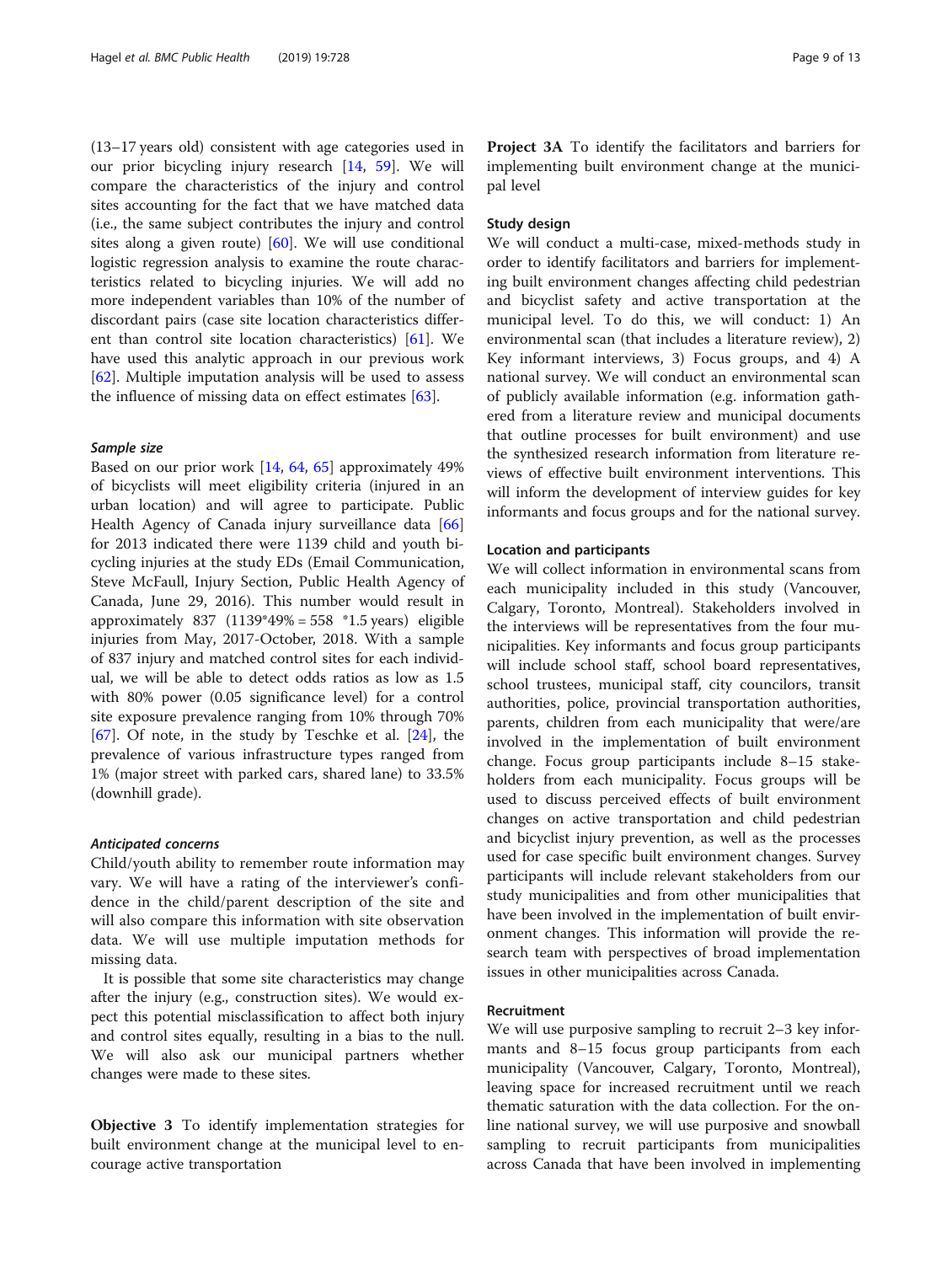a school-based built environment change. Written consent will be obtained from all participants.

# Data collection

#### Key informant interviews and focus groups

After consent, data will be collected via 45–60 min semistructured one on one interviews and focus groups. Interview and focus group guides will follow the Consolidated Framework for Implementation Research [[68](#page-12-0)] and will be used in the development of the questions/discussions, data coding and analysis. The questions will elicit information on: 1) Participant profiles (role, experience, specific built environment intervention implemented, etc.); 2) The implementation process, including the following constructs: intervention characteristics, the outer and inner setting of the organization, characteristics of the individuals involved, the process of implementation, facilitators and barriers; 3) The nature and quality of the approach (practice, policy); 4) Other institutional impacts; and 5) Recommendations arising. Interviews and focus groups will be digitally recorded and transcribed verbatim.

#### Survey

We will develop a national descriptive survey using information collected through our environmental scan, interviews, and focus groups that will be disseminated broadly to municipalities across Canada. The survey will collect data on implementation processes and on facilitators and barriers to the process of implementing a built environment change. The research team will assess content validity and pre-test the survey in a small set of participants. Appropriate changes will be made to the survey before national dissemination.

#### Data analysis

#### Key informant interviews and focus groups

Data will be collected and analyzed concurrently, allowing emergent concepts and categories to be incorporated and explored in subsequent interviews/focus groups. We will use qualitative comparative analysis to explore and code clusters of constructs that contribute to the success or failure of the built environment change [[69](#page-12-0), [70](#page-12-0)]. We will develop and update a codebook throughout the data analysis process. The codebook will contain code definitions, sample data illustrating application, and decision rules related to each code. Two research assistants will independently code each transcript until consistency is achieved. One coder will use the finalized codebook to code all transcripts. Iterative reduction and clustering of categories will be based on content similarity. Analysis will be performed manually, using qualitative software (NVivo) for data management. The team will

review and discuss the findings as they emerge to ensure consistency and authenticity.

#### Survey

We will use descriptive statistics to document the number and type of respondents of the survey, by municipality and type of built environment change, as well as the number and type of indictors/measures/frameworks employed by municipality. We will use content analysis [[71\]](#page-12-0) to examine the survey responses and documentary sources. We will use descriptive analysis to categorize the indictors/measures/frameworks used (if any, frequencies with 95% confidence intervals).

Project 3B To develop a built environment implementation toolkit, adapted for different municipalities in order to promote active transportation and/or prevent child pedestrian and bicycling injuries

#### Study design

We will use data from the other program objectives, and synthesized information collected in project 3A to develop an on-line built environment implementation toolkit to promote active transportation and/or prevent child pedestrian and bicycling injuries. We will engage participants in a modified Delphi process to develop consensus on the most appropriate format, content, resources and tools for an accessible, on-line toolkit. Information from objectives 1 and 2 will also be compiled into municipality and school/neighborhood level local data reports to be used in conjunction with the toolkit. Knowledge users will be able to request custom reports or visualizations from our spatial databases, and eventually to interact on their own with the proposed web platform and interactive maps. Combining local data with practical and evidence based knowledge translation has been touted as the 'key to success' in community-based childhood injury prevention [\[72](#page-12-0), [73](#page-12-0)].

#### Location, participants

Key informants and focus group participants from Project 3A will be recruited for the modified Delphi process. Written consent will be obtained from all participants.

### Data collection

The data collected in Objectives 1, 2, and Project 3A will be used in Project 3B. We will synthesize information collected from environmental scans (including a literature review), key informants, focus groups, and surveys on the facilitators and barriers to implementing built environment changes. An evidence synthesis framework and its associated resources and tools, categorized by built environment change, will be adapted for this study [[74\]](#page-12-0). The framework tabulates contextual information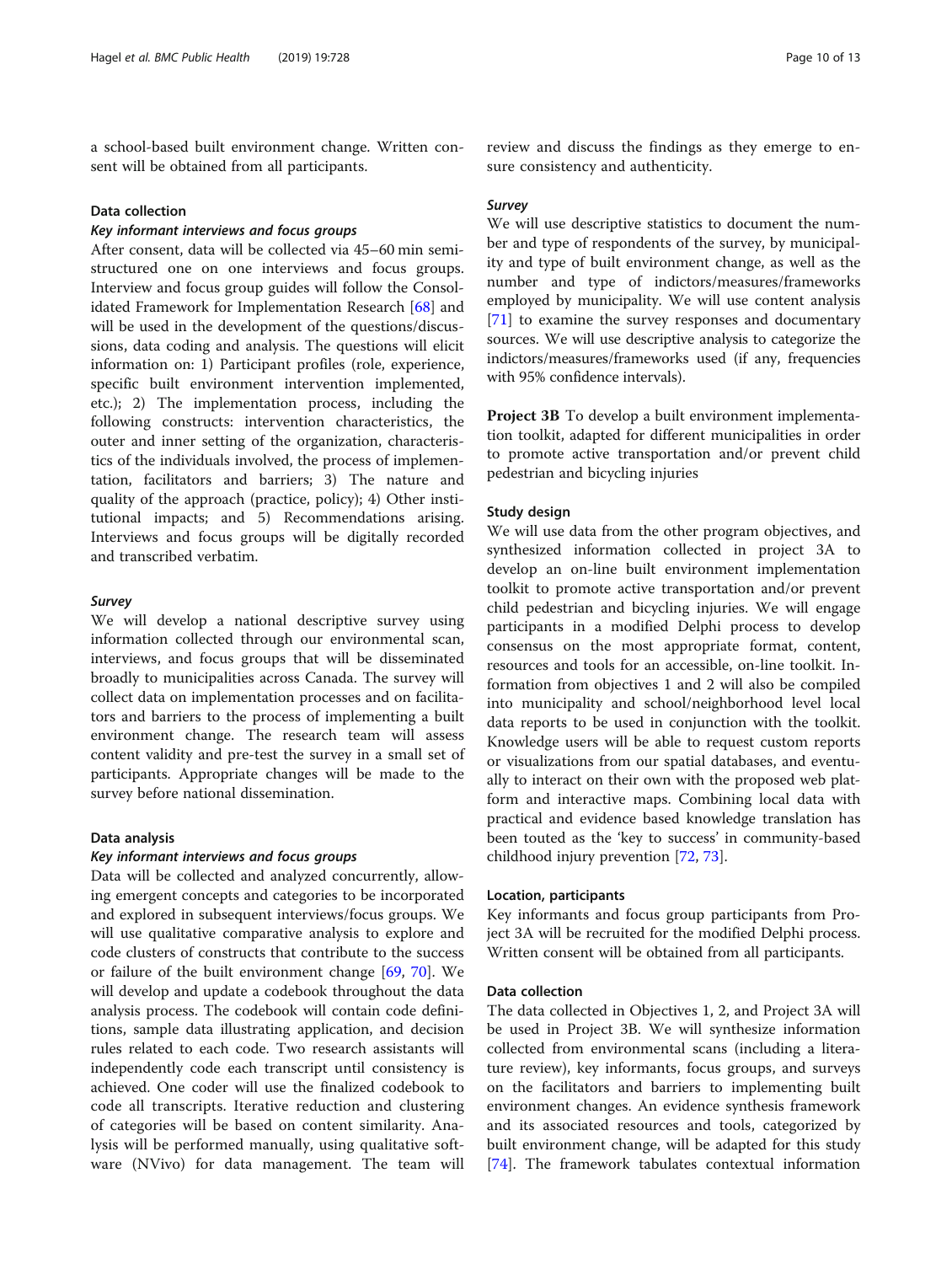on the built environment change itself (e.g., risk and protective factors, implementation, evaluation). We will also gather information from documents about a built environment implementation strategy or evaluation that was used. The table from the framework will be used as

background information for the modified Delphi process.

#### Data analysis

We will develop an on-line toolkit to be housed on the previously mentioned research program web platform to assist municipalities on how to modify the built environment to promote active transportation and pedestrian and bicyclist safety. The toolkit will be developed in consultation with all knowledge users and stakeholders and led by Parachute, our national injury prevention organization with both the mandate and experience to create and disseminate community action kits [\(http://](http://www.parachutecanada.org/injury-topics/topic/C14) [www.parachutecanada.org/injury-topics/topic/C14\)](http://www.parachutecanada.org/injury-topics/topic/C14). A three round Delphi process will be used to gain consensus from knowledge users and stakeholders for the appropriate content and format for the toolkit: Round 1) Information will be provided to participants from data collected and synthesized from the first phase, including local quantitative data from our databases. Participants will respond with suggestions for interventions to be considered; Round 2) Participants will rank order content and tools included in the toolkit (e.g., information on built environment change, links, resources, tools) with reasons for the ranking (to provide data for consensus making); Round 3) We will report and discuss all data, ranking, reasons, minority opinions, and consensus items to finalize information to be included in the toolkit. The research team will review, discuss, and interpret findings from the modified Delphi process in order to finalize the toolkit. The toolkit will also include an evaluation framework.

#### Anticipated concerns

Factors associated with implementation may differ among municipalities, and may be related to the built environment change itself, or to the context, including factors such as budget, politics, existing infrastructure, the decision making process, or others. We aim to elucidate information about these factors and plan to include proposed strategies to deal with them in the toolkit. Other anticipated concerns include challenges in finding focus group or interview participants, conflicting information from focus groups or interviews, and challenges such as regulatory changes. We will address these concerns by using our knowledge user community as expert advisors. For example, if one municipality identifies a factor as a facilitator for a built environment change, and another identifies that same factor as a barrier, the toolkit will provide users with information about how each municipality addressed that issue.

#### **Discussion**

Canadian children and youth deserve the health and social benefits of active transportation in a safe environment. Canadian municipalities were built before the strong influences of built environment on active transportation and road injury were understood, leaving considerable variability within and between municipalities in the appropriateness of the built environment. Understanding what works best requires observational and spatial epidemiology. Optimizing the built environment to promote active, safe transportation for children simultaneously confers the health benefit of lifelong protection against most forms of chronic disease, while also reducing risks of injury, the leading cause of death and disability in childhood. Our team's national scope will be invaluable in providing variability for the study of built environment characteristics and is vital to producing evidence-based recommendations that will increase safe active transportation.

#### Abbreviations

AT-LICO: After-tax low-incomecut-off; ED: Emergency department; MVC: Motor vehicle collision; SES: Social economic status

#### Acknowledgments

This protocol was developed by the CHASE (Child Active Transportation Safety and the Environment) group of investigators and their partners. We would like to thank all the members of CHASE, including; investigators, collaborators, partners, staff, and trainees. Preliminary results from all manuscript objectives have been presented at various conferences. These include the Canadian Association of Road Safety Professionals (CARSP) Conference (2018 & 2019), the Safety 2018 World Conference, the Transportation Research Board (TRB) Conference (2018), and the Urban Affairs Association Conference (2018).

#### Authors' contributions

BH coordinated and led submission of this protocol. BH, AM, AH, PF, MSC, MW, SAR, LR, KB, RB, CE, GF, JK, TM, CM, GRM, GM, HM, ANA, LO, IP, KR, JT, DV, TE, and TH contributed to the development of this protocol, and contributed to the manuscript. All authors have read and approved this manuscript.

#### Funding

This study was supported by the CIHR Team Grant: Environments and Health: Intersectoral Prevention Research, The Built Environment and Active Transportation Safety in Children and Youth #IP2–150706. The funders peerreviewed the original application, and the have no role related to ongoing research activities.

#### Availability of data and materials

Not applicable.

#### Ethics approval and consent to participate

A written study assent form (for children) and/or consent form (for parents or older children/youth) will be completed before the interview/focus group. If an in-person interview cannot be arranged, a telephone interview along with verbal consent may be conducted. All individual participants who enroll in the study will provide informed consent. All projects (including consenting procedure) have received ethics approval from the Conjoint Health Research Ethics Board at the University of Calgary. Projects (including consenting procedure) have also received ethics approval from the relevant institution (i.e.,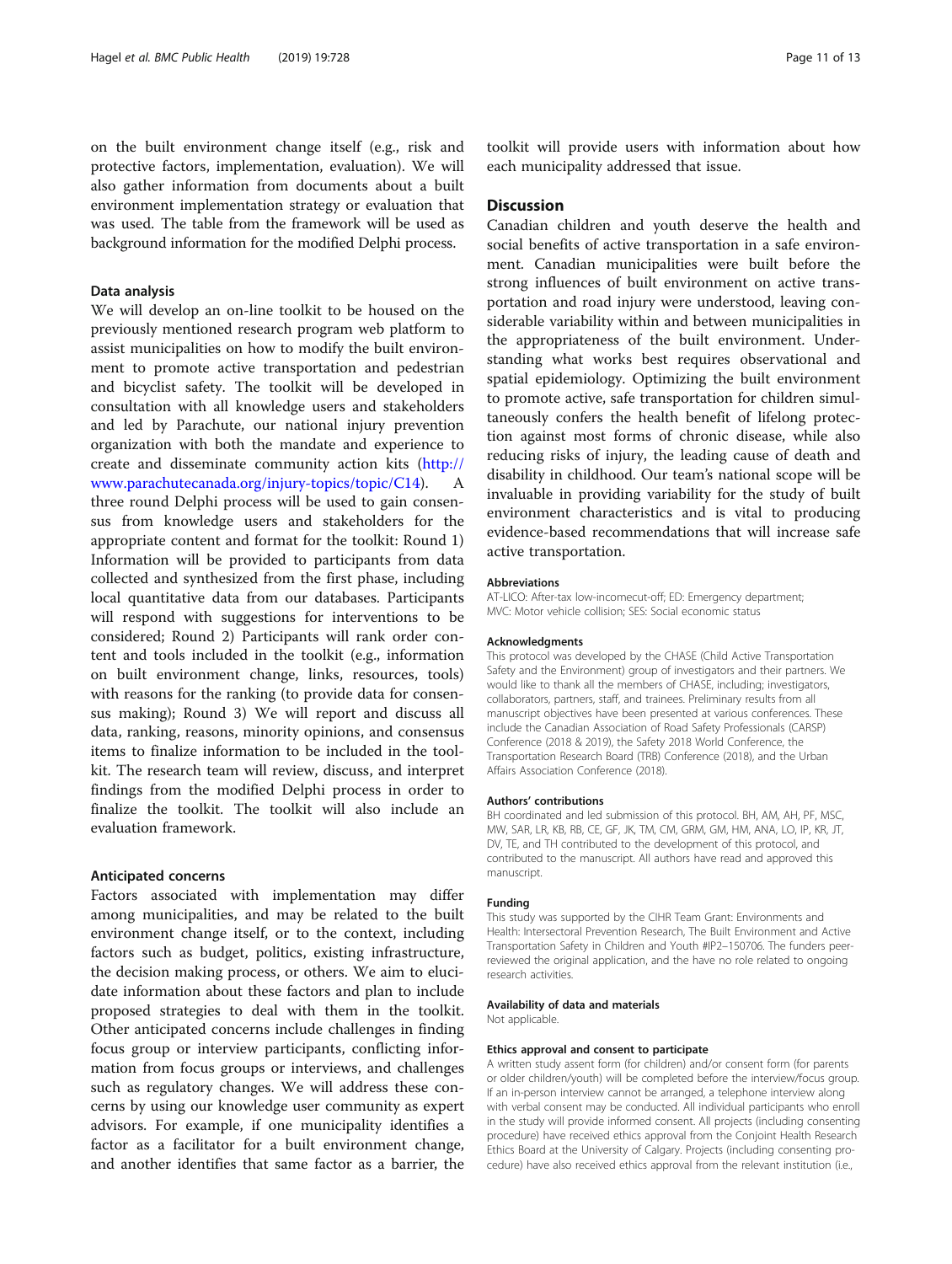<span id="page-11-0"></span>Simon Fraser University, University of British Columbia, University of Toronto, Hospital for SickKids, and/or INRS) based on where each study will be conducted.

#### Consent for publication

Not applicable.

#### Competing interests

The authors declare that they have no competing interests.

#### Author details

<sup>1</sup>Departments of Pediatrics and Community Health Sciences, Cumming School of Medicine, University of Calgary, C4-434, Alberta Children's Hospital, 28 Oki Drive NW, Calgary, Alberta T3B 6A8, Canada. <sup>2</sup> Faculty of Health, 337 Norman Bethune College, York University, BC Keele Campus, Toronto, Ontario M3J 1P3, Canada. <sup>3</sup>Hospital for Sick Children, 555 University Avenue, Room S - 107, Toronto, Ontario M5G 1X8, Canada. <sup>4</sup>Parachute Canada, 150 Eglinton Ave East, Suite 300, Toronto, Ontario M4P 1E8, Canada. <sup>5</sup>Institut National de la Recherche Scientifique, 385, rue Sherbrooke Est, Montréal H2X 1E3, Québec, Canada. <sup>6</sup>Faculty of Health Sciences, Simon Fraser University, 8888 University Drive, Burnaby V5W 1G1, British Columbia, Canada. <sup>7</sup>Health Promotion, Chronic Disease and Injury Prevention, Public Health Ontario, 480 University Ave, Toronto, Ontario M5G 1V2, Canada. <sup>8</sup>Child Health Evaluative Sciences, Hospital for Sick Children; Dalla Lana School of Public Health, Epidemiology Division, University of Toronto, 555 University Ave, Toronto, Ontario M5G 1X8, Canada. <sup>9</sup>Injury Prevention Centre, University of Alberta, 4075 RTF, 8308 114 St NW, Edmonton, Alberta T6G 2E1, Canada. <sup>10</sup>Department of Geography Planning, University of Toronto, 3359 Mississauga Road N, Mississauga, Ontario L5L 1C6, Canada. <sup>11</sup>Sport Injury Prevention Research Centre, University of Calgary, 2500 University Dr NW, Calgary, Alberta T2N 1N4, Canada. 12School of Kinesiology, University of British Columbia, Lower Mall Research Station, 2259 Lower Mall, Rm 337, Vancouver, British Columbia V6T 1Z4, Canada. 13Green Communities Canada, 416 Chambers Street, 2nd Floor, Peterborough, Ontario K9H 3V1, Canada. <sup>14</sup>The George Institute for Global Health; School of Public Health and Community Medicine, University of New South Wales, Level 5, 1 King St, Newtown, New South Wales 2042, Australia. <sup>15</sup>Hospital for Sick Children Research Institute, 686 Bay Street, Toronto, Ontario M5T 3M6, Canada. <sup>16</sup>Cumming School of Medicine, University of Calgary, 3300 Hospital Dr. NW, Calgary, Alberta T2N 4N1, Canada. 17College of Environmental Design, University of California, 230 Wurster Hall, Berkeley, California 94720, USA. <sup>18</sup>Departments of Pediatrics and Community Health Sciences, Cumming School of Medicine, University of Calgary, C4-435, Alberta Children's Hospital, 28 Oki Drive NW, Calgary T3B 6A8, Alberta, Canada. <sup>19</sup>Office of Traffic Safety, Alberta Transportation, Room 109, Main Floor Twin Atria Building, 4999 - 98 Avenue NW, Edmonton, Alberta T6B 2X3, Canada. <sup>20</sup>Department of Pediatrics, University of British Columbia; BC Injury Research and Prevention Unit, BC Children's Hospital Research Institute, F508, 4480 Oak St, Vancouver V6H 3V4, British Columbia, Canada. <sup>21</sup>Department of Pediatrics and Child Health, University of Manitoba, 656-715 McDermont Avenue, Winnipeg, Manitoba R3E 3P4, Canada. 22Faculté de l'aménagement, Université de Montréal, C.P. 6128, succ. Centre-ville, Montréal, Québec H3C 3J7, Canada. <sup>23</sup> Acadia University, Box 48, 32 Acadia Avenue, Wolfville, Nova Scotia B4P 2R6, Canada. <sup>24</sup>Departments of Pediatrics and Community Health Sciences, Cumming School of Medicine, University of Calgary, C4-433-03, Alberta Children's Hospital, 28 Oki Drive NW, Calgary, Alberta T3B 6A8, Canada.

#### Received: 8 March 2019 Accepted: 21 May 2019 Published online: 11 June 2019

#### References

- 1. World Health Organization. World report on child injury prevention. Peden M, Oyegbite K, Ozanne-Smith J, Hyder S, Branche C, Rahman A, et al, editors. 2008. Available from: [http://www.who.int/violence\\_injury\\_](http://www.who.int/violence_injury_prevention/child/injury/world_report/en/) [prevention/child/injury/world\\_report/en/.](http://www.who.int/violence_injury_prevention/child/injury/world_report/en/) Accessed 23 June 2016.
- 2. Howard A. Keeping children safe: rethinking how we design our surroundings. Can Med Assoc J. 2010;182(6):573–8.
- Active Healthy Kids Canada. Is Canada in the running? 2014. Available from: [http://dvqdas9jty7g6.cloudfront.net/reportcard2014/AHKC\\_2014\\_](http://dvqdas9jty7g6.cloudfront.net/reportcard2014/AHKC_2014_ReportCard_Short_ENG.pdf) [ReportCard\\_Short\\_ENG.pdf.](http://dvqdas9jty7g6.cloudfront.net/reportcard2014/AHKC_2014_ReportCard_Short_ENG.pdf) Accessed 4 June 2019.
- 4. Malina R. Tracking of physical activity and physical fitness across the lifespan. Res Q Exerc Sport. 1994;67:48–57.
- 5. Janz K, Dawson J, Mahoney L. Tracking physical fitness and physical activity from childhood to adolescence: the muscatine study. Med Sci Sports Exerc. 2000;32(7):1250–7.
- 6. Telama R, Yang X, Viikari J, Välimäki I, Wanne O, Raitakari O. Physical activity from childhood to adulthood: a 21-year tracking study. Am J Prev Med. 2005;28:267–73.
- 7. Pabayo R, Gauvin L, Barnett TA. Longitudinal changes in active transportation to school in Canadian youth aged 6 through 16 years. Pediatrics. 2011;128(2):e404–13.
- 8. Buliung R, Faulkner G, Beesley T, Kennedy J. School travel planning: mobilizing school and community resources to encourage active school transportation. J Sch Health. 2011;81:704–12.
- 9. Rothman L, Buliung R, To T, Macarthur C, Macpherson A, Howard A. Association between parent perception of traffic danger, walking to school and the built environment. J Transp Heal. 2015;2(3):327–35.
- 10. Public Health Agency of Canada. Child and Youth Injury in Review 2009 Edition - Spotlight on Consumer Product Safety. 2009. Available from: [https://www.canada.ca/en/public-health/services/reports-publications/child](https://www.canada.ca/en/public-health/services/reports-publications/child-youth-injury-review-2009-edition-spotlight-on-consumer-product-safety.html)[youth-injury-review-2009-edition-spotlight-on-consumer-product-safety.html](https://www.canada.ca/en/public-health/services/reports-publications/child-youth-injury-review-2009-edition-spotlight-on-consumer-product-safety.html). Accessed 4 June 2019.
- 11. SafeKids Canada. Child and Youth Unintentional Injury: 10 Years in Review 1994-2003. Available from: [http://www.ccsd.ca/resources/](http://www.ccsd.ca/resources/ProgressChildrenYouth/pdf/skc_injuries.pdf) [ProgressChildrenYouth/pdf/skc\\_injuries.pdf](http://www.ccsd.ca/resources/ProgressChildrenYouth/pdf/skc_injuries.pdf). Accessed 4 June 2019.
- 12. SafeKids Canada. Child Pedestrian Injuries Report: 2007-2008. Available from: [http://www.parachutecanada.org/downloads/injurytopics/ChildPed\\_Report\\_](http://www.parachutecanada.org/downloads/injurytopics/ChildPed_Report_07:08.pdf) [07:08.pdf](http://www.parachutecanada.org/downloads/injurytopics/ChildPed_Report_07:08.pdf). Accessed 4 June 2019.
- 13. Macpherson AK, Rothman L, McKeag AM, Howard A. Mechanism of injury affects 6-month functional outcome in children hospitalized because of severe injuries. J Trauma. 2003;55(3):454–8.
- 14. Hagel BE, Romanow NTR, Enns N, Williamson J, Rowe BH. Severe bicycling injury risk factors in children and adolescents: a case–control study. Accid Anal Prev. 2015;78:165–72.
- 15. Grise E, Buliung R, Rothman L, Howard A. Exploring spatial patterns of pedestrian injury by age and severity in the city of Toronto, Canada. Washington D. C: Oral presentation at the 95th meeting of the Transportation Research Board, January 10–14; 2016.
- 16. Transportation Association of Canada. Canadian Guide to neighbourhood traffic calming. Canadian Institute of Transportation Engineers; 1998.
- 17. Institute of Transportation Engineers. Traffic Calming state of the practice. 1999. Available from: [https://safety.fhwa.dot.gov/speedmgt/ref\\_mats/](https://safety.fhwa.dot.gov/speedmgt/ref_mats/fhwasa09028/resources/TrafficCalming-stateofthepracticeSLIDESHOW.pdf) [fhwasa09028/resources/TrafficCalming-stateofthepracticeSLIDESHOW.pdf](https://safety.fhwa.dot.gov/speedmgt/ref_mats/fhwasa09028/resources/TrafficCalming-stateofthepracticeSLIDESHOW.pdf). Accessed 4 June 2019.
- 18. Bellefleur O, Gagnon F. Urban traffic calming and health: A Literature Review. National Collaborating Centre for Healthy Public Policy; 2012.
- 19. Zahabi SAH, Strauss J, Manaugh K, Miranda-Moreno LF. Estimating potential effect of speed limits, built environment, and other factors on severity of pedestrian and cyclist injuries in crashes. Transp Res Rec. 2011;2247:81–90.
- 20. Parachute. Safe cycling. [http://www.parachutecanada.org/injury-topics/](http://www.parachutecanada.org/injury-topics/topic/C19) [topic/C19](http://www.parachutecanada.org/injury-topics/topic/C19). Accessed 4 June 2019.
- 21. Reynolds CC, Harris MA, Teschke K, Cripton PA, Winters M. The impact of transportation infrastructure on bicycling injuries and crashes: a review of the literature. Environ Health. 2009;8(1):47.
- 22. Harris MA, Reynolds CCO, Winters M, Cripton PA, Shen H, Chipman ML, et al. Comparing the effects of infrastructure on bicycling injury at intersections and non-intersections using a case–crossover design. Inj Prev. 2013;19(5):303–10.
- 23. Romanow NTR, Couperthwaite A, McCormack GR, Nettel-Aguirre A, Rowe BH, Hagel BE. Environmental determinants of bicycling injuries in Alberta, Canada. J Environ Public Health. 2012;201(Article ID 487681):12. [https://doi.](https://doi.org/10.1155/2012/487681) [org/10.1155/2012/487681.](https://doi.org/10.1155/2012/487681)
- 24. Teschke K, Harris MA, Reynolds CCO, Winters M, Babul S, Chipman M, et al. Route infrastructure and the risk of injuries to bicyclists: a case-crossover study. Am J Public Health. 2012;102(12):2336–43.
- 25. Bunn F, Collier T, Frost C, Ker K, Roberts I, Wentz R. Traffic calming for the prevention of road traffic injuries: systematic review and meta-analysis. Inj Prev. 2003;9(3):200–4.
- 26. Retting RA, Ferguson SA, McCartt AT. A review of evidence-based traffic engineering measures designed to reduce pedestrian-motor vehicle crashes. Am J Public Health. 2003;93(9):1456–63.